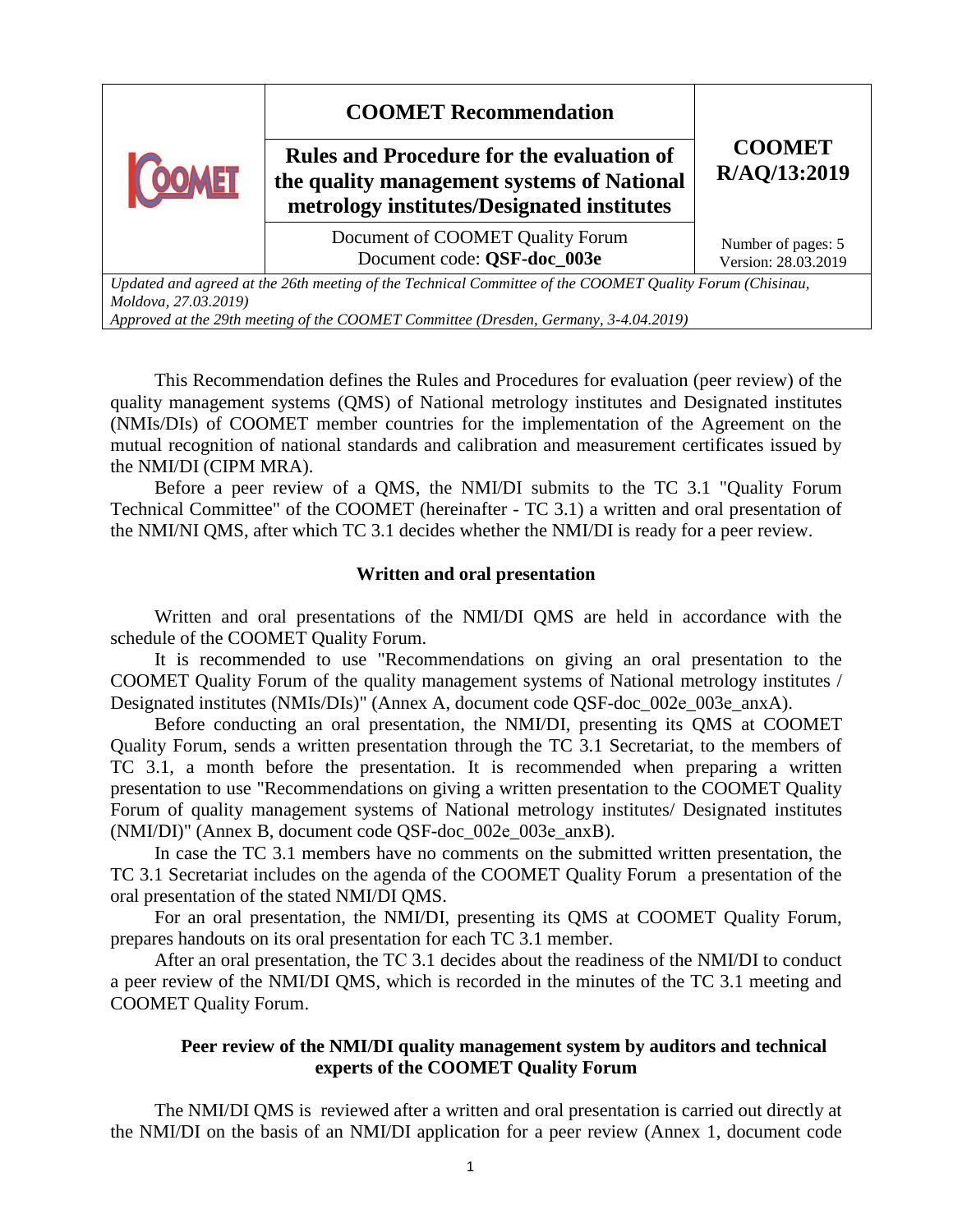QSF-doc\_003e\_anx1) and in accordance with the schedule approved by TC 3.1 (Annex 2, document code QSF-doc\_003e\_anx2).

A peer review of QMS is carried out by the commission, which includes auditors and technical experts of the COOMET Quality Forum (COOMET QF). Auditors and technical experts for the peer review of the QMS of a specific NMI/DI are appointed by the Chairperson of the TC 3.1.

When selecting auditors and technical experts, it should be borne in mind that they shall be from a different country than the NMI/DI that is being reviewed.

When selecting technical experts for a peer review of the QMS, NMI/DI is recommended to be guided by the field of activity of the given NMI/DI, the declared CMC tables and the technical competence of the expert, as well as economic aspects. In justified cases, the Chairperson of TC 3.1 may appoint experts from other RMOs (in the absence of COOMET experts in the declared area or inability of the expert to participate in COOMET in a peer review within the appointed time).

When choosing technical experts, it is recommended to use the COOMET list of technical experts.

The Chairperson of TC 3.1 informs the NMI/DI of the peer review and the composition of the group of technical experts of the Commission.

The Auditors and technical experts in their peer review should be guided by the Recommendation COOMET R/AQ/9:2019 "Recommendations for the evaluation of quality management systems of National metrology institutes/Designated institutes" (document code QSF-doc 002e).

The NMIs/DIs, no less than two months before the planned peer review date, submits to TC 3.1 the following documents:

- application for a peer review of the QMS (Annex 1, document code QSFdoc\_003e\_anx1),

- quality guide,

- analysis of the effectiveness of the QMS from the management over the last year,

- calibration procedures (calibration methods) with an indication of the calculation of the uncertainty budget for all the expected lines of the SMS tables. In the case of single-type documents (for example, for different measurement ranges), 1-2 documents may be submitted at the applicant's choice — these documents are confidential.

Documents submitted must be in Russian or in English.

The NMIs/DIs, which represents the QMS for peer review, must provide full information at the site of the peer review about the NMI/DI QMS, as well as a complete set of documents providing the NMI/DI QMS. The internal documents of the NMI/DI QMS can be in the language of the applicant country (in this case, the NMI/DI provides interpretation in Russian or English).

Technical experts when conducting a peer review have the right to require a specific metrological procedure from the NMI/DI providing evidence of traceability of measurement results to SI units.

The payment for a peer review is made by the applicant. The time of the peer review should not exceed three days, not counting the time spent on travel. The payment for work includes: travel back and forth, accommodation, daily allowance. The size of daily allowance is determined by the size of the daily allowance of the country from which the expert or auditor comes.

The peer review carried out in accordance with the Plan of a peer review (Annex 4, document code QSF-doc\_003e\_anx4).

All discrepancies that will be identified by the Commission during the peer review of the QMS are recorded in separate protocols (Annex 5, document code QSF-doc\_003e\_anx5).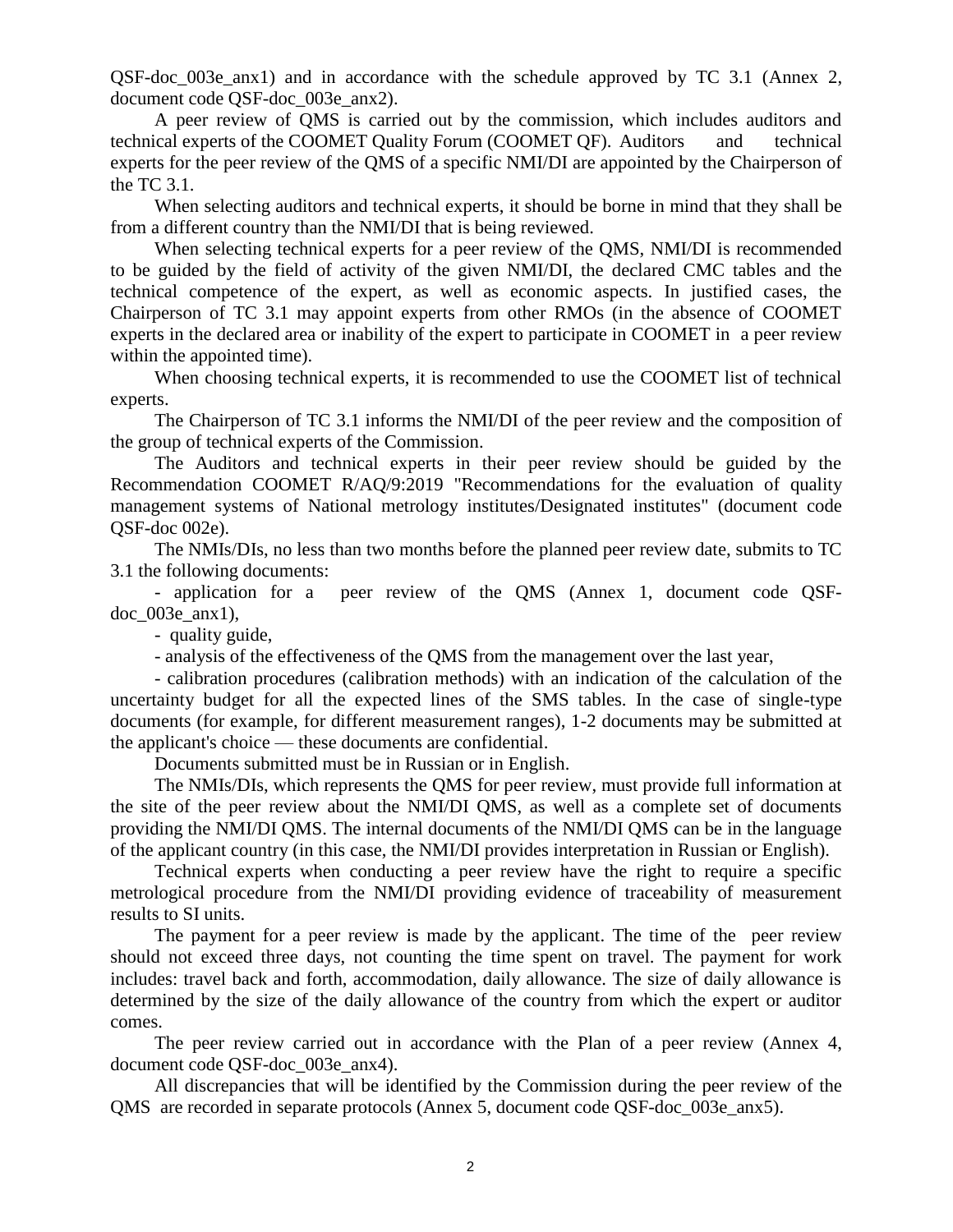These protocols should indicate specific nonconformities with an indication of the clause of ISO / IEC 17025 and ISO 34 ISO 17034 (in the case of reference materials), and corrective actions and / or proposals by the applicant to remedy this nonconformity.

When conducting a peer review, the auditor and technical experts may use the recommended questionnaires.

According to the results of the peer review, each technical expert compiles a report that is submitted to the auditor during the peer review for the preparation of a general report. The auditor makes a report. Report forms are given in Annex 6 (document code QSFdoc\_003e\_anx6).

The reports should indicate in detail:

- compliance with which clauses of ISO / IEC 17025 and ISO 17034 standards was carried out by a peer review by this expert;

- which units of the NMI/DI he checked;

- if any metrological procedures were carried out, they should be indicated with attachment of measurement results and calculation of uncertainty;

- what inconsistencies were identified and suggestions for eliminating them;

- proposals on the possibility of recognizing the NMI/DI QMS.

In addition, the auditor and technical expert can offer recommendations for improving the quality management system of the NMI/DI.

The auditor on the basis of the reports of technical experts compiles a general report on the conduct of a peer review (Annex 7, document code QSF-doc\_003e\_anx7). One copy of the report is transferred to the reviewed NMI/DI, and the second - to TC 3.1. The aforementioned reports of the auditor and technical experts are attached to the general report.

The NMI/DI, after receiving the report within one month, sends to TC 3.1 a plan of measures to eliminate nonconformities (Annex 8, document code QSF-doc\_003e\_anx8).

TC 3.1 decides on the results of the peer review of the NMI/DI QMS and presents them to COOMET Quality Forum. A vote on the results of peer review is carried out at the next meeting of TC 3.1 or by electronic voting.

TC 3.1, with positive results of a vote on the outcomes of a peer review of the NMI/NI QMS, sends to the NMI/DI a document (COOMET Confirmation of recognition of the QMS (Annex 9, document code QSF-doc\_003e\_anx9)). The Confirmation of recognition is issued for five years.

If the measures provided for by the Action Plan for the elimination of nonconformities are not fulfilled within the prescribed period, the Confirmation of recognition may be suspended. The decision on suspension is made at the meeting of TC 3.1, which is notified to the Head of the NMI/DI and the JCRB Secretariat. The validity of the Confirmation of recognition is resumed after submission and review in TC 3.1 of data on the elimination of nonconformities. In justified cases, TC 3.1 may decide to annul the Confirmation of recognition, which is also notified to the Head of the NMI/DI. In case of revocation of the Confirmation of recognition, the procedure of a peer review of the NMI/DI QMS is carried out in full.

The NMI/DI annually no later than March 15 sends to the Secretariat of TC 3.1 an annual report on the status of the QMS (Annex 10, document code QSF-doc\_003e\_anx10) in accordance with the Guidelines for compiling the annual report (Annex 11, document code QSFdoc\_003e\_anx11). In case of making changes to the QMS, the NMI/NI also sends a notification on making changes.

The Secretariat of TC 3.1 sends the annual report of the NMI/DI to two members of TC 3.1 for consideration. The TC 3.1 members review them for two weeks and send their opinion to the TC 3.1 Secretariat and NMI/DI. The Secretariat of TC 3.1 monitors the annual reports of the COOMET NMI/DI (Annex 12, document code QSF-doc\_003e\_anx12).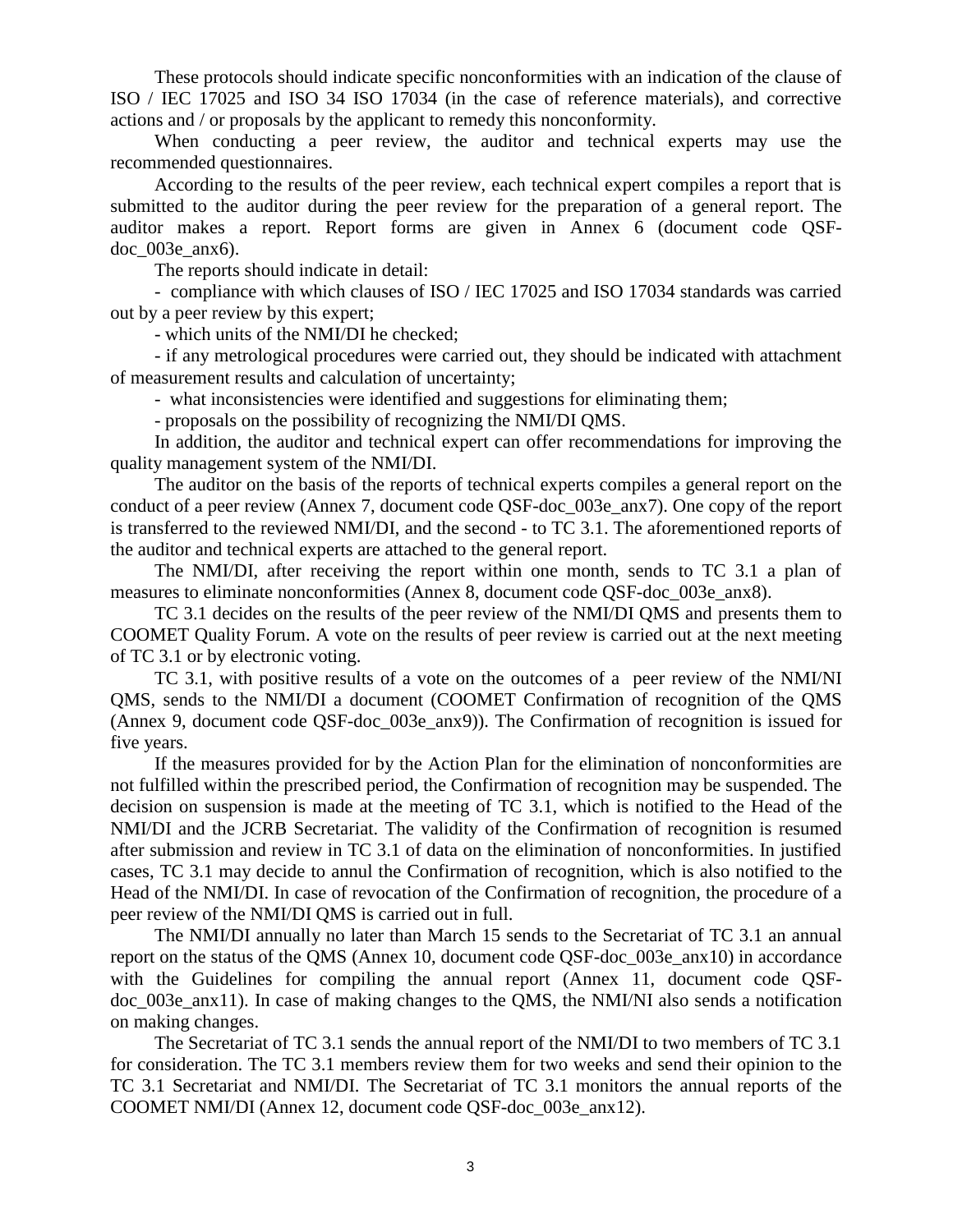A peer review of the NMI/DI QMS is carried out in all NMIs/DIs that have received recognition of TC 3.1.

Peer review can be scheduled (at least once every five years) and unscheduled.

A routine peer review is carried out in the form of a second peer review at the end of the validity period of the Confirmation of recognition.

An unscheduled peer review can be conducted in the following cases: - revision of CMC tables;

- inclusion of new CMC tables in the BIPM database;

- significant changes in NMI/DI QMS.

The Secretariat of TC 3.1 prepares plans for peer reviews, taking into account the expiration of the Confirmation of recognition, and coordinates with NMIs/DIs the dates for their peer reviews.

In case of negative results during a peer review, TC 3.1 has the right to decide on the suspension or cancellation of the Confirmation of recognition.